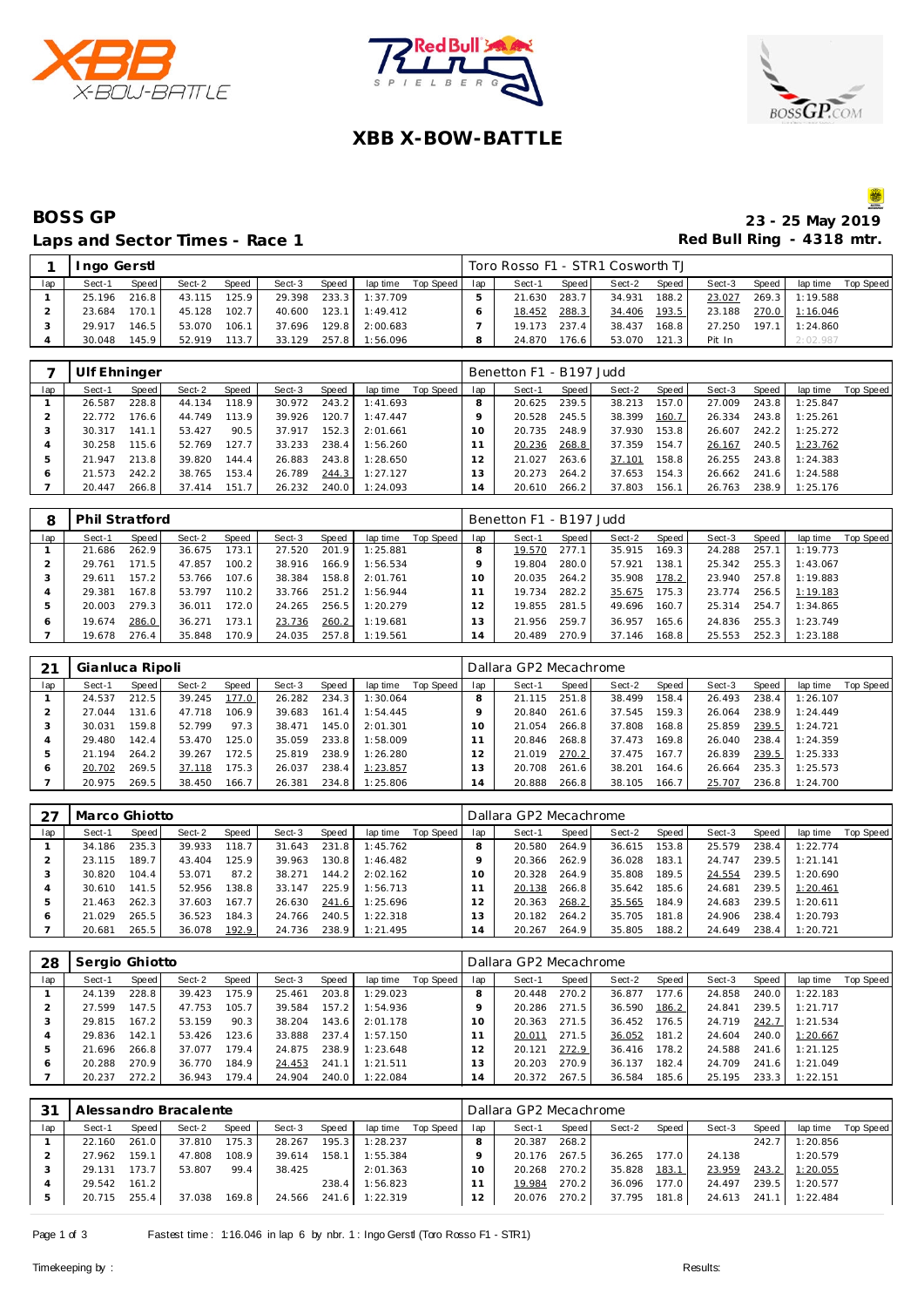





### **XBB X-BOW-BATTLE**

## **BOSS GP 23 - 25 May 2019**

| Laps and Sector Times - Race 1 |  |  |                                                             |                                                    |  |  | Red Bull Ring - 4318 |
|--------------------------------|--|--|-------------------------------------------------------------|----------------------------------------------------|--|--|----------------------|
|                                |  |  | $6$   20.371 266.8   36.492 170.9   24.628 242.7   1:21.491 |                                                    |  |  |                      |
|                                |  |  | $7$   20.144 269.5   $35.795$ 164.1   25.181 240.5 1:21.120 | 14 20.219 266.8 36.216 177.0 25.102 235.8 1:21.537 |  |  |                      |

| 33  | Peter Göllner |       |        |       |        |       |          |           |     | Dallara GP2 Mecachrome |       |        |       |        |       |          |           |
|-----|---------------|-------|--------|-------|--------|-------|----------|-----------|-----|------------------------|-------|--------|-------|--------|-------|----------|-----------|
| lap | Sect-1        | Speed | Sect-2 | Speed | Sect-3 | Speed | lap time | Top Speed | lap | Sect-1                 | Speed | Sect-2 | Speed | Sect-3 | Speed | lap time | Top Speed |
|     | 25.002        | 215.5 | 43.858 | 115.4 | 30.442 | 227.8 | 1:39.302 |           |     | 21.712                 | 257.3 | 38.463 | 142.5 | 25.833 | 233.8 | 1:26.008 |           |
|     | 22.935        | 175.4 | 45.464 | 113.7 | 40.024 | 126.0 | 1:48.423 |           |     | 21.490                 | 256.6 | 37.918 | 169.3 | 25.761 | 230.8 | 1:25.169 |           |
| 3   | 30.105        | 140.9 | 53.504 | 96.1  | 37.178 | 139.4 | 2:00.787 |           | 10  | 21.399                 | 256.6 | 37.705 | 160.7 | 26.114 | 228.3 | 1:25.218 |           |
|     | 30.232        | 139.8 | 53.269 | 124.4 | 33.662 | 226.9 | 1:57.163 |           |     | 21.305                 | 257.9 | 38.317 | 177.6 | 26.257 | 228.3 | 1:25.879 |           |
| 5   | 21.854        | 251.8 | 39.520 | 157.4 | 25.869 | 232.3 | 1:27.243 |           |     | 21.343                 | 258.5 | 38.467 | 161.2 | 25.948 | 234.8 | 1:25.758 |           |
| O   | 21.009        | 260.4 | 37.719 | 160.2 | 25.679 | 229.8 | 1:24.407 |           | 3   | 21.325                 | 258.5 | 38.459 | 158.8 | 26.233 | 229.8 | 1:26.017 |           |
|     | 22.167        | 259.1 | 37.824 | 167.7 | 25.768 | 231.3 | 1:25.759 |           | 14  | 21.472                 | 256.0 | 38.551 | 152.5 | 26.859 | 223.6 | 1:26.882 |           |

| 35      | Armando Mangini |       |        |       |        |       |          |           |     | Dallara GP2 Mecachrome |       |        |                    |        |       |          |           |
|---------|-----------------|-------|--------|-------|--------|-------|----------|-----------|-----|------------------------|-------|--------|--------------------|--------|-------|----------|-----------|
| lap     | Sect-1          | Speed | Sect-2 | Speed | Sect-3 | Speed | lap time | Top Speed | lap | Sect-1                 | Speed | Sect-2 | Speed              | Sect-3 | Speed | lap time | Top Speed |
|         | Pit Out         | 184.1 | 40.843 | 158.8 | 29.359 | 233.3 | 1:33.153 |           |     | 20.518                 | 265.5 | 37.204 | 158.8 <sub>1</sub> | 26.687 | 237.4 | 1:24.409 |           |
|         | 23.419          | 256.0 | 38.027 | 164.6 | 25.667 | 234.3 | 1:27.113 |           |     | 20.379                 | 248.9 | 38.302 | 164.6              | 26.887 | 241.1 | 1:25.568 |           |
|         | 21.599          | 264.9 | 37.502 | 171.4 | 26.027 | 174.5 | 1:25.128 |           |     | 20.635                 | 244.9 | 38.405 | 168.8              | 26.365 | 237.4 | 1:25.405 |           |
|         | 28.839          | 143.8 | 52.916 | 136.4 | 32.763 | 233.3 | 1:54.518 |           |     | 21.644                 | 225.0 | 41.380 | 152.1              | 28.382 | 199.6 | 1:31.406 |           |
|         | 21.803          | 258.5 | 38.501 | 166.2 | 26.970 | 233.3 | 1:27.274 |           |     | 23.626                 | 214.2 | 40.430 | 159.8              | Pit In |       | 1:50.006 |           |
| $\circ$ | 20.357          | 272.9 | 37.423 | 157.9 | 27.014 | 237.9 | 1:24.794 |           | 12  |                        |       |        |                    |        |       |          |           |

| 37      | Luca Martucci |       |        |       |        |       |          |           |     | Dallara GP2 Mecachrome |       |        |         |        |       |          |           |
|---------|---------------|-------|--------|-------|--------|-------|----------|-----------|-----|------------------------|-------|--------|---------|--------|-------|----------|-----------|
| lap     | Sect-1        | Speed | Sect-2 | Speed | Sect-3 | Speed | lap time | Top Speed | lap | Sect-1                 | Speed | Sect-2 | Speed   | Sect-3 | Speed | lap time | Top Speed |
|         | 24.058        | 215.1 | 38.741 | 163.6 | 26.166 | 203.0 | 1:28.965 |           |     | 20.688                 | 258.5 | 36.901 | 177.6   | 24.753 | 239.5 | 1:22.342 |           |
|         | 27.361        | 157.9 | 47.837 | 104.0 | 39.354 | 155.8 | 1:54.552 |           |     | 20.571                 | 266.2 | 36.351 | 177.0   | 24.756 | 238.4 | 1:21.678 |           |
|         | 29.553        | 160.5 | 53.485 | 98.4  | 38.350 | 141.2 | 2:01.388 |           |     | 20.353                 | 270.2 | 36.223 | 181.8   | 24.760 | 238.4 | 1:21.336 |           |
| 4       | 29.794        | 142.1 | 53.265 | 118.2 | 34.388 | 233.8 | 1:57.447 |           |     | 20.141                 | 269.5 | 36.207 | 177.6   | 25.076 | 238.4 | 1:21.424 |           |
| 5       | 22.210        | 244.9 | 37.944 | 163.1 | 24.707 | 241.6 | 1:24.861 |           |     | 20.539                 | 268.8 | 36.335 | 183.7   | 25.863 | 238.4 | 1:22.737 |           |
| $\circ$ | 20.283        | 270.2 | 36.431 | 174.2 | 24.633 | 235.8 | 1:21.347 |           | 3   | 20.475                 | 266.8 | 36.520 | 180.0   | 25.390 | 238.9 | 1:22.385 |           |
|         | 20.269        | 271.5 | 36.529 | 173.6 | 25.109 | 239.5 | 1:21.907 |           | 14  | 20.391                 | 266.8 | 36.432 | 170.9 I | 25.494 | 240.5 | 1:22.317 |           |

| 44  |        |       | homas Jakoubek |       |        |       |          |           |     | Dallara GP2 Mecachrome |       |        |                       |        |       |          |           |
|-----|--------|-------|----------------|-------|--------|-------|----------|-----------|-----|------------------------|-------|--------|-----------------------|--------|-------|----------|-----------|
| lap | Sect-1 | Speed | Sect-2         | Speed | Sect-3 | Speed | lap time | Top Speed | lap | Sect-1                 | Speed | Sect-2 | Speed                 | Sect-3 | Speed | lap time | Top Speed |
|     | 27.022 | 196.9 | 43.720         | 108.2 | 31.806 | 228.8 | 1:42.548 |           |     | 20.927                 | 266.2 | 37.577 | 161<br>$2^{\circ}$    | 26.528 | 238.4 | 1:25.032 |           |
|     | 23.043 | 213.8 | 44.016         | 130.1 | 39.767 | 124.4 | 1:46.826 |           |     | 20.678                 | 266.2 | 37.951 | 167.7                 | 26.212 | 236.3 | 1:24.841 |           |
|     | 30.557 | 133.1 | 53.361         | 90.8  | 38.145 | 149.6 | 2:02.063 |           |     | 21.245                 | 239.0 | 38.084 | 168.8                 | 26.008 | 236.8 | 1:25.337 |           |
| 4   | 30.189 | 133.4 | 53.074         | 132.4 | 33.763 | 229.8 | 1:57.026 |           |     | 20.978                 | 260.4 | 38.333 | 163.6                 | 26.115 | 236.8 | 1:25.426 |           |
| ь   | 21.809 | 253.0 | 39.874         | 157.4 | 27.186 | 234.8 | 1:28.869 |           |     | 21.093                 | 268.2 | 37.750 | $\overline{7}$<br>161 | 26.023 | 238.4 | 1:24.866 |           |
| 6   | 21.437 | 227.3 | 38.772         | 152.1 | 26.376 | 238.9 | 1:26.585 |           | 3   | 21.079                 | 262.3 | 38.028 | 160.71                | 27.093 | 237.9 | 1:26.200 |           |
|     | 21.131 | 267.5 | 37.691         | 163.1 | 26.086 | 234.8 | 1:24.908 |           | 14  | 21.411                 | 248.9 | 38.009 | 167.7                 | 25.961 | 234.3 | 1:25.381 |           |

|     | Walter Steding |       |        |       |        |       |          |           | Dallara GP2 Mecachrome |        |       |        |       |        |       |          |           |  |
|-----|----------------|-------|--------|-------|--------|-------|----------|-----------|------------------------|--------|-------|--------|-------|--------|-------|----------|-----------|--|
| lap | Sect-1         | Speed | Sect-2 | Speed | Sect-3 | Speed | lap time | Top Speed | lap                    | Sect-1 | Speed | Sect-2 | Speed | Sect-3 | Speed | lap time | Top Speed |  |
|     | 24.695         | 244.9 | 39.675 | 158.4 | 26.336 | 231.3 | 1:30.706 |           |                        | 21.285 | 259.1 | 38.196 | 162.2 | 26.068 | 232.3 | 1:25.549 |           |  |
|     | 25.709         | 132.8 | 47.712 | 113.9 | 40.164 | 143.0 | 1:53.585 |           |                        | 21.609 | 250.1 | 38.349 | 161.7 | 25.583 | 231.8 | 1:25.541 |           |  |
|     | 29.829         | 143.2 | 52.592 | 103.6 | 38.683 | 136.2 | 2:01.104 |           |                        | 21.634 | 256.6 | 38.836 | 157.4 | 26.434 | 229.8 | 1:26.904 |           |  |
|     | 29.444         | 143.4 | 53.725 | 121.3 | 34.831 | 222.7 | 1:58.000 |           |                        | 21.271 | 258.5 | 38.431 | 166.2 | 25.491 | 231.8 | 1:25.193 |           |  |
|     | 22.237         | 252.4 | 39.317 | 157.4 | 25.883 | 230.8 | 1:27.437 |           |                        | 21.444 | 259.7 | 38.067 | 154.3 | 25.813 | 230.3 | 1:25.324 |           |  |
| c   | 21.206         | 259.7 | 38.137 | 151.7 | 27.048 | 218.2 | 1:26.391 |           |                        | 21.191 | 257.3 | 38.132 | 157.9 | 27.097 | 230.3 | 1:26.420 |           |  |
|     | 22.790         | 257.9 | 38.486 | 164.1 | 26.134 | 229.8 | 1:27.410 |           | 14                     | 21.623 | 254.8 | 39.019 | 165.1 | 26.043 | 229.3 | 1:26.685 |           |  |

| 55  | Christian Eicke |       |        |       |        |       |          |           | Dallara GP2 Mecachrome |         |       |        |       |        |       |          |           |  |  |
|-----|-----------------|-------|--------|-------|--------|-------|----------|-----------|------------------------|---------|-------|--------|-------|--------|-------|----------|-----------|--|--|
| lap | Sect-1          | Speed | Sect-2 | Speed | Sect-3 | Speed | lap time | Top Speed | lap                    | Sect-1  | Speed | Sect-2 | Speed | Sect-3 | Speed | lap time | Top Speed |  |  |
|     | 26.869          | 206.0 | 44.147 | 108.2 | 31.856 | 225.9 | 1:42.872 |           |                        | 21.468  | 259.1 | 38.954 | 154.3 | Pit In |       | 1:39.381 |           |  |  |
|     | 23.541          | 228.8 | 43.561 | 125.3 | 39.903 | 141.0 | 1:47.005 |           |                        | Pit Out | 254.2 | 39.811 | 159.3 | 26.486 | 230.8 | 1:44.207 |           |  |  |
|     | 30.608          | 120.3 | 53.185 | 90.6  | 38.343 | 145.7 | 2:02.136 |           |                        | 21.399  | 258.5 | 38.338 | 164.6 | 26.257 | 230.8 | 1:25.994 |           |  |  |
|     | 30.444          | 127.9 | 52.753 | 128.3 | 33.839 | 222.2 | 1:57.036 |           |                        | 21.502  | 257.9 | 37.965 | 165.6 | 26.362 | 230.8 | 1:25.829 |           |  |  |
|     | 22.812          | 220.8 | 40.250 | 171.4 | 26.911 | 225.5 | 1:29.973 |           |                        | 21.387  | 259.1 | 39.742 | 161.7 | 26.480 | 230.3 | 1:27.609 |           |  |  |
| o   | 21.858          | 262.3 | 38.540 | 177.6 | 26.520 | 226.4 | 1:26.918 |           | 3                      | 21.219  | 259.7 | 39.614 | 165.1 | 26.424 | 227.4 | 1:27.257 |           |  |  |
|     | 21.514          | 262.3 | 38.122 | 166.2 | 26.354 | 231.3 | 1:25.990 |           | 14                     |         |       |        |       |        |       |          |           |  |  |